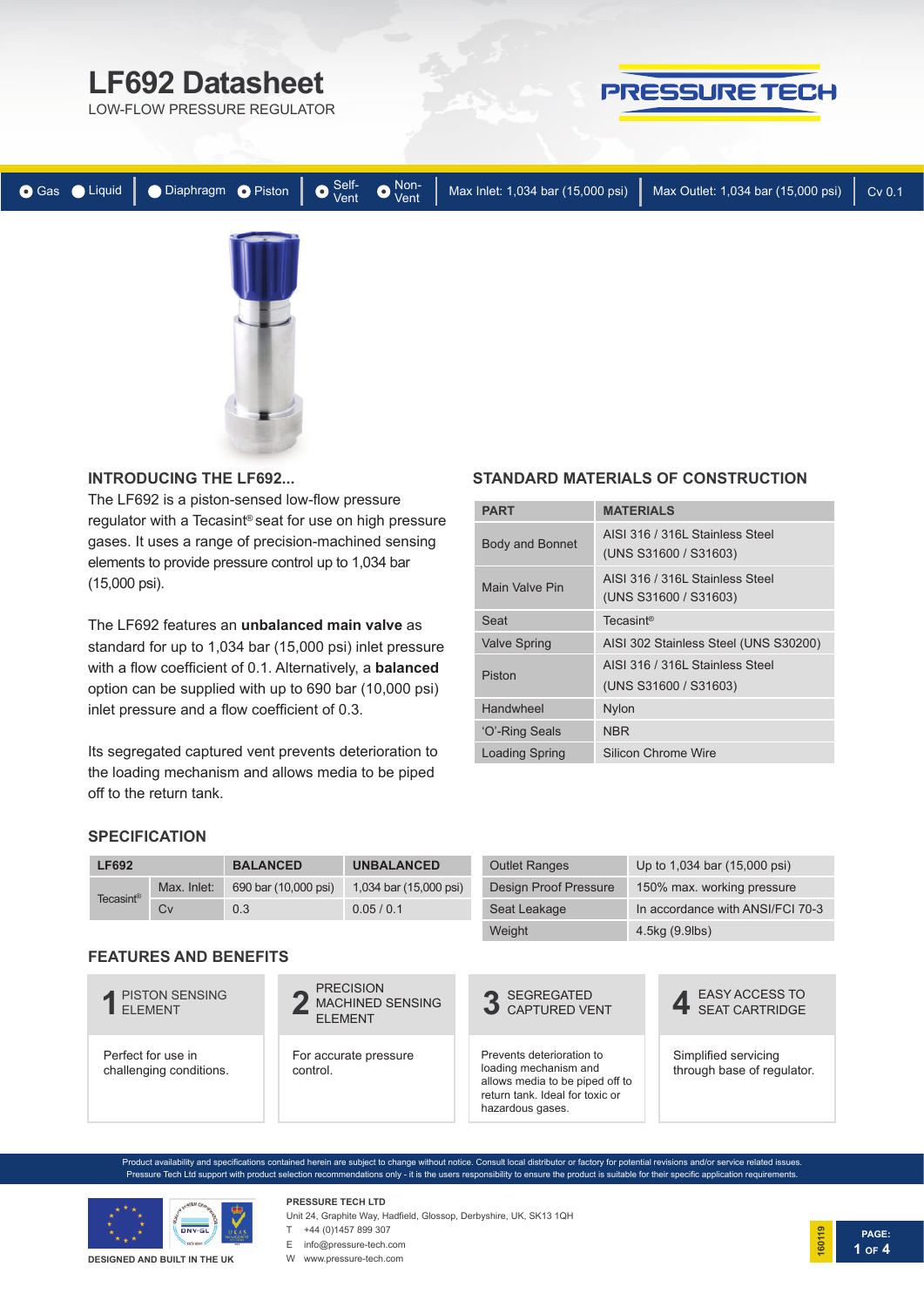

### **DRAWINGS AND INSTALLATION DIMENSIONS**

Dimensions shown for ¼" MP option - please contact the office for additional connection options.



**PAGE:**

**2 OF 4**

**160119**



**DESIGNED AND BUILT IN THE UK**

# **PRESSURE TECH LTD**

Unit 24, Graphite Way, Hadfield, Glossop, Derbyshire, UK, SK13 1QH

 $T +44 (0)1457 899 307$ 

E info@pressure-tech.com

W www.pressure-tech.com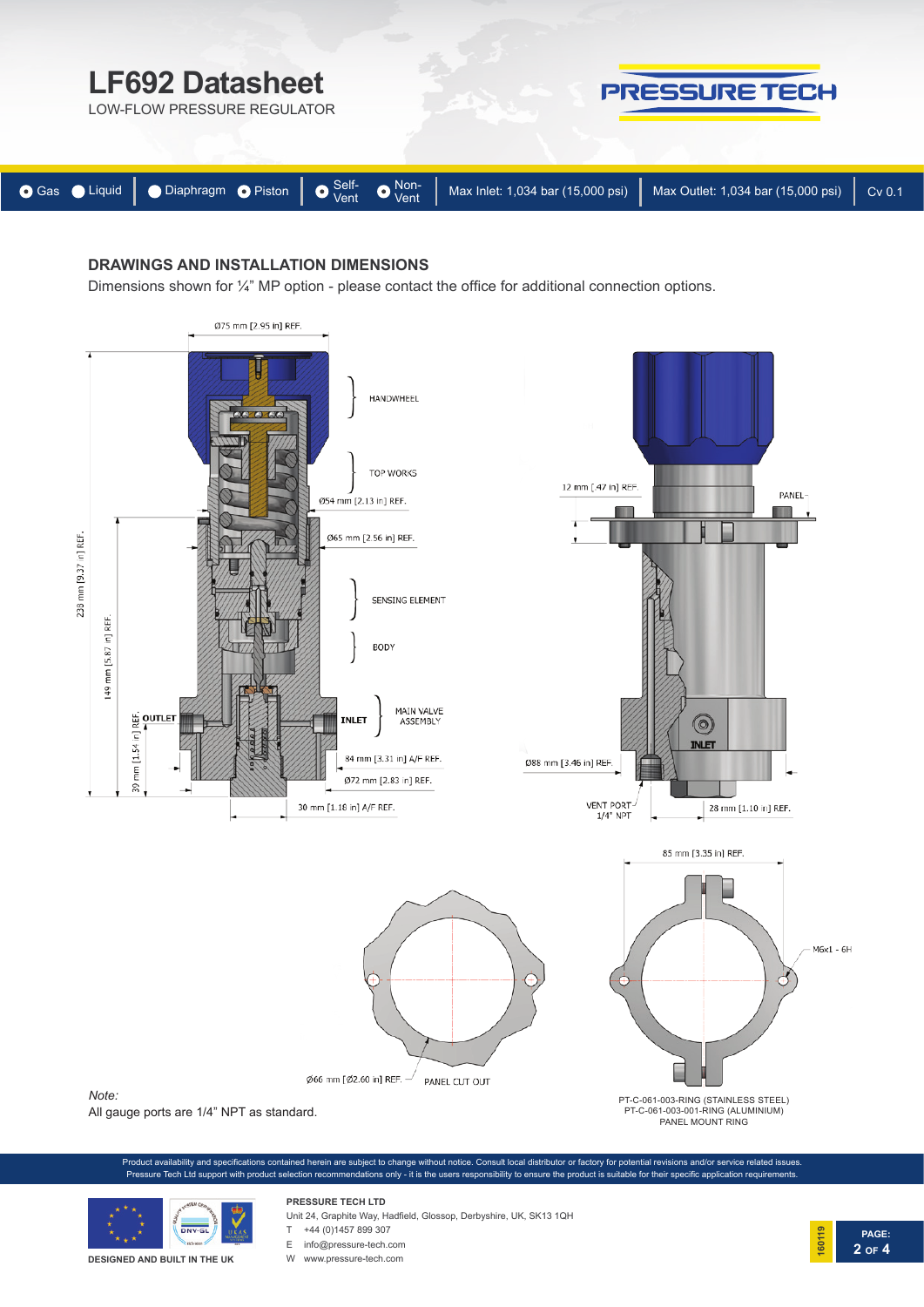

#### **FLOW CURVE**

Please contact the office for further information.

#### **PORTING CONFIGURATIONS**



*Note:* 

Additional porting configurations are available - please contact the office for further information.

Product availability and specifications contained herein are subject to change without notice. Consult local distributor or factory for potential revisions and/or service related issues. Pressure Tech Ltd support with product selection recommendations only - it is the users responsibility to ensure the product is suitable for their specific application requirements.



**PRESSURE TECH LTD** Unit 24, Graphite Way, Hadfield, Glossop, Derbyshire, UK, SK13 1QH  $T +44 (0)1457899307$ 



W www.pressure-tech.com